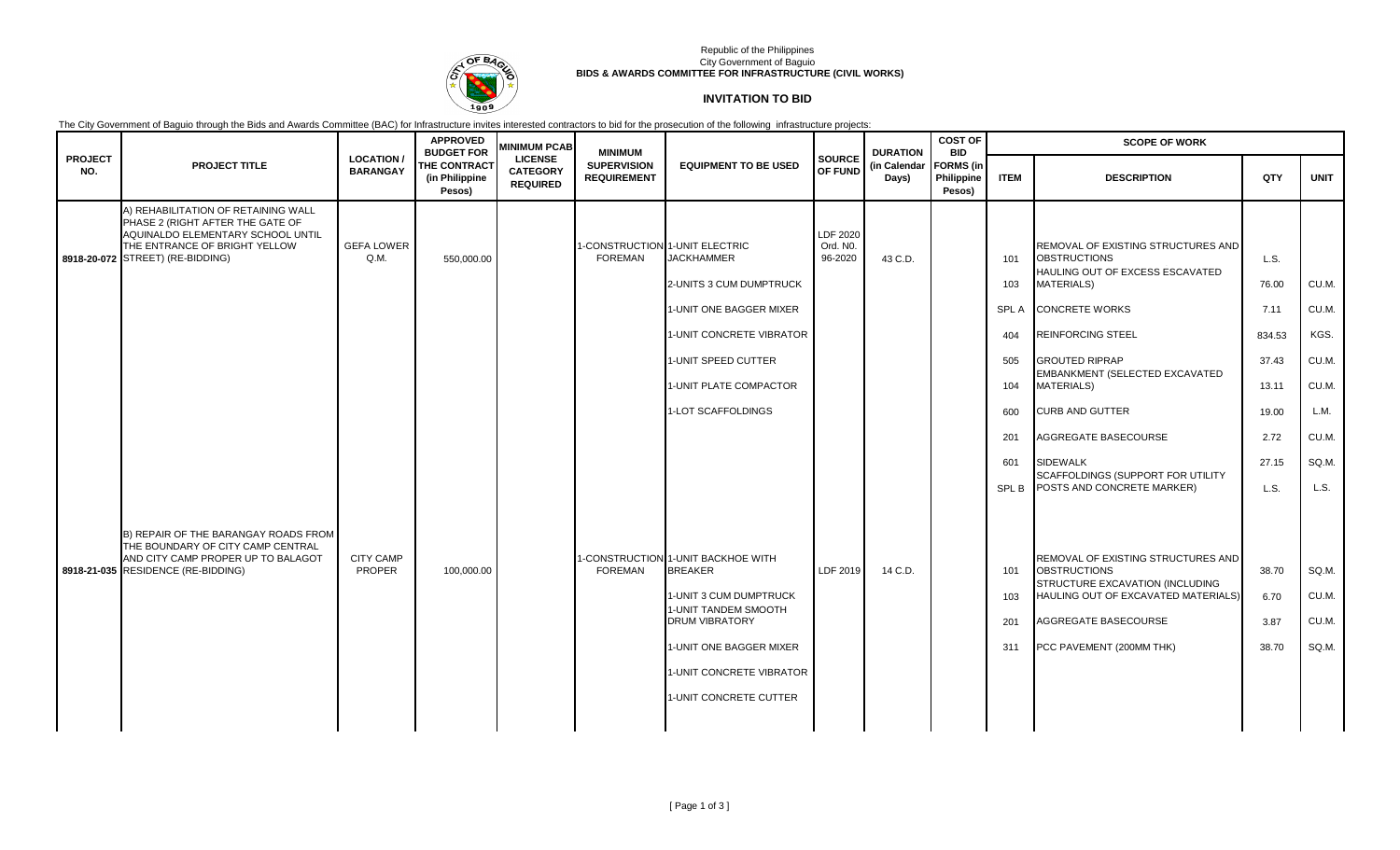

### Republic of the Philippines City Government of Baguio **BIDS & AWARDS COMMITTEE FOR INFRASTRUCTURE (CIVIL WORKS)**

# **INVITATION TO BID**

The City Government of Baguio through the Bids and Awards Committee (BAC) for Infrastructure invites interested contractors to bid for the prosecution of the following infrastructure projects:

|                       |                                                                                                                  |                                    | <b>APPROVED</b><br><b>BUDGET FOR</b>            | <b>MINIMUM PCAB</b>                                  | <b>MINIMUM</b>                           |                                                             |                                 | <b>DURATION</b><br>(in Calendar<br>Days) | <b>COST OF</b><br><b>BID</b>             | <b>SCOPE OF WORK</b> |                                                                                                     |       |             |  |
|-----------------------|------------------------------------------------------------------------------------------------------------------|------------------------------------|-------------------------------------------------|------------------------------------------------------|------------------------------------------|-------------------------------------------------------------|---------------------------------|------------------------------------------|------------------------------------------|----------------------|-----------------------------------------------------------------------------------------------------|-------|-------------|--|
| <b>PROJECT</b><br>NO. | <b>PROJECT TITLE</b>                                                                                             | <b>LOCATION</b><br><b>BARANGAY</b> | <b>THE CONTRACT</b><br>(in Philippine<br>Pesos) | <b>LICENSE</b><br><b>CATEGORY</b><br><b>REQUIRED</b> | <b>SUPERVISION</b><br><b>REQUIREMENT</b> | <b>EQUIPMENT TO BE USED</b>                                 | <b>SOURCE</b><br>OF FUND        |                                          | <b>FORMS</b> (in<br>Philippine<br>Pesos) | <b>ITEM</b>          | <b>DESCRIPTION</b>                                                                                  | QTY   | <b>UNIT</b> |  |
|                       | C) REPAIR OF THE BARANGAY ROADS FROM<br>THE BOUNDARY OF CITY CAMP CENTRAL                                        |                                    |                                                 |                                                      |                                          |                                                             |                                 |                                          |                                          |                      |                                                                                                     |       |             |  |
|                       | AND CITY CAMP PROPER UP TO BALAGOT<br>8918-19-105 RESIDENCE (RE-BIDDING)                                         | <b>CITY CAMP</b><br><b>PROPER</b>  | 100,000.00                                      | <b>SMALL A</b>                                       | <b>FOREMAN</b>                           | 1-CONSTRUCTION 1-UNIT BACKHOE WITH<br><b>BREAKER</b>        | LDF 2021                        | 14 C.D.                                  |                                          | 101                  | <b>REMOVAL OF EXISTING STRUCTURES AND</b><br><b>OBSTRUCTIONS</b><br>STRUCTURE EXCAVATION (INCLUDING | 38.75 | SQ.M.       |  |
|                       |                                                                                                                  | <b>TOTAL</b>                       | 750,000.00                                      | <b>CATEGORY E</b>                                    |                                          | 1-UNIT 3 CUM DUMPTRUCK                                      |                                 | 71 C.D.                                  | 1,000.00                                 | 103                  | HAULING OUT OF EXCAVATED MATERIALS)                                                                 | 6.70  | CU.M.       |  |
|                       |                                                                                                                  |                                    |                                                 |                                                      |                                          | 1-UNIT TANDEM SMOOTH<br><b>DRUM VIBRATORY</b>               |                                 |                                          |                                          | 201                  | AGGREGATE BASECOURSE                                                                                | 3.87  | CU.M.       |  |
|                       |                                                                                                                  |                                    |                                                 |                                                      |                                          | 1-UNIT ONE BAGGER MIXER                                     |                                 |                                          |                                          | 311                  | PCC PAVEMENT (200MM THK)                                                                            | 38.75 | SQ.M.       |  |
|                       |                                                                                                                  |                                    |                                                 |                                                      |                                          | 1-UNIT CONCRETE VIBRATOR                                    |                                 |                                          |                                          |                      |                                                                                                     |       |             |  |
|                       |                                                                                                                  |                                    |                                                 |                                                      |                                          | 1-UNIT CONCRETE CUTTER                                      |                                 |                                          |                                          |                      |                                                                                                     |       |             |  |
|                       | RESTORATION OF SLOPE PROTECTION AND<br>PATHWAY WITH RAILINGS AT INTERIOR<br>REGIDOR AND MARIA BASA CREEK C/O CEO |                                    |                                                 | <b>SMALL A</b>                                       |                                          | -CONSTRUCTION 1-UNIT ELECTRIC                               | Ord. No.                        |                                          |                                          |                      | HAULING OF CONSTRUCTION MATERIALS                                                                   |       |             |  |
|                       | 8918-21-163 (RE-BIDDING)                                                                                         | PACDAL                             | 300.000.00                                      | CATEGORY E                                           | <b>FOREMAN</b>                           | <b>JACKHAMMER</b>                                           | 111-2021                        | 44 C.D.                                  | 500.00                                   | SPL I                | (ALMOST 200 MTRS ROLLING PATH)<br>INCLUDES REMOVAL OF EXISTING                                      | 36.50 | CU.M.       |  |
|                       |                                                                                                                  |                                    |                                                 |                                                      |                                          | 1-UNIT WELDING MACHINE                                      |                                 |                                          |                                          | 103                  | <b>STRUCTURES)</b>                                                                                  | 22.75 | CU.M.       |  |
|                       |                                                                                                                  |                                    |                                                 |                                                      |                                          | 1-UNIT SPEED CUTTER                                         |                                 |                                          |                                          | 505                  | <b>GROUTED RIPRAP</b>                                                                               | 18.0  | CU.M.       |  |
|                       |                                                                                                                  |                                    |                                                 |                                                      |                                          | 1-UNIT GRINDING MACHINE                                     |                                 |                                          |                                          | SPL II               | <b>CONCRETE PATHWAY</b>                                                                             | 18.12 | SQ.M.       |  |
|                       |                                                                                                                  |                                    |                                                 |                                                      |                                          | 1-UNIT 3.0 CU.M. DUMPTRUCK                                  |                                 |                                          |                                          | 401                  | <b>G.I. PIPE RAILINGS</b>                                                                           | 15.0  | LN.M.       |  |
|                       |                                                                                                                  |                                    |                                                 |                                                      |                                          |                                                             |                                 |                                          |                                          | SPL III              | <b>DRAINAGE CANAL</b><br>HAUL-OUT OF EXCAVATED MATERIALS                                            | 10.0  | LN.M.       |  |
|                       |                                                                                                                  |                                    |                                                 |                                                      |                                          |                                                             |                                 |                                          |                                          | SPL IV               | <b>AND SITE CLEARING</b>                                                                            | 20.75 | CU.M.       |  |
|                       | SIDEWALK RAILINGS ALONG FIRST ROAD,<br>RECKONING FROM SMART TOWER<br>8918-20-236 DOWNWARDS C/O CEO (RE-BIDDING)  | QUEZON HILL<br><b>PROPER</b>       | 200.000.00                                      | <b>SMALL A</b><br>CATEGORY E                         | -CONSTRUCTION<br><b>FOREMAN</b>          | 1-UNIT 3 CUM DUMPTRUCK                                      | LDF 2019<br>Ord. No.<br>70-2020 | 23 C.D.                                  | 500.00                                   | 103                  | STRUCTURE EXCAVATION INCLUDING<br><b>HAULING OUT OF DEBRIS</b>                                      | 14.40 | CU.M.       |  |
|                       |                                                                                                                  |                                    |                                                 |                                                      |                                          | 1-UNTI ONE BAGGER MIXER                                     |                                 |                                          |                                          | 505                  | <b>GROUTED RIPRAP</b>                                                                               | 24.00 | CU.M.       |  |
|                       |                                                                                                                  |                                    |                                                 |                                                      |                                          | 1-UNIT WELDING MACHINE                                      |                                 |                                          |                                          | 601                  | <b>SIDEWALK</b>                                                                                     | 48.00 | SQ.M.       |  |
|                       |                                                                                                                  |                                    |                                                 |                                                      |                                          | 1-UNIT SPEED CUTTER<br>1-UNIT ELECTRIC<br><b>JACKHAMMER</b> |                                 |                                          |                                          | 401                  | <b>RAILINGS</b>                                                                                     | 24.00 | L.M.        |  |